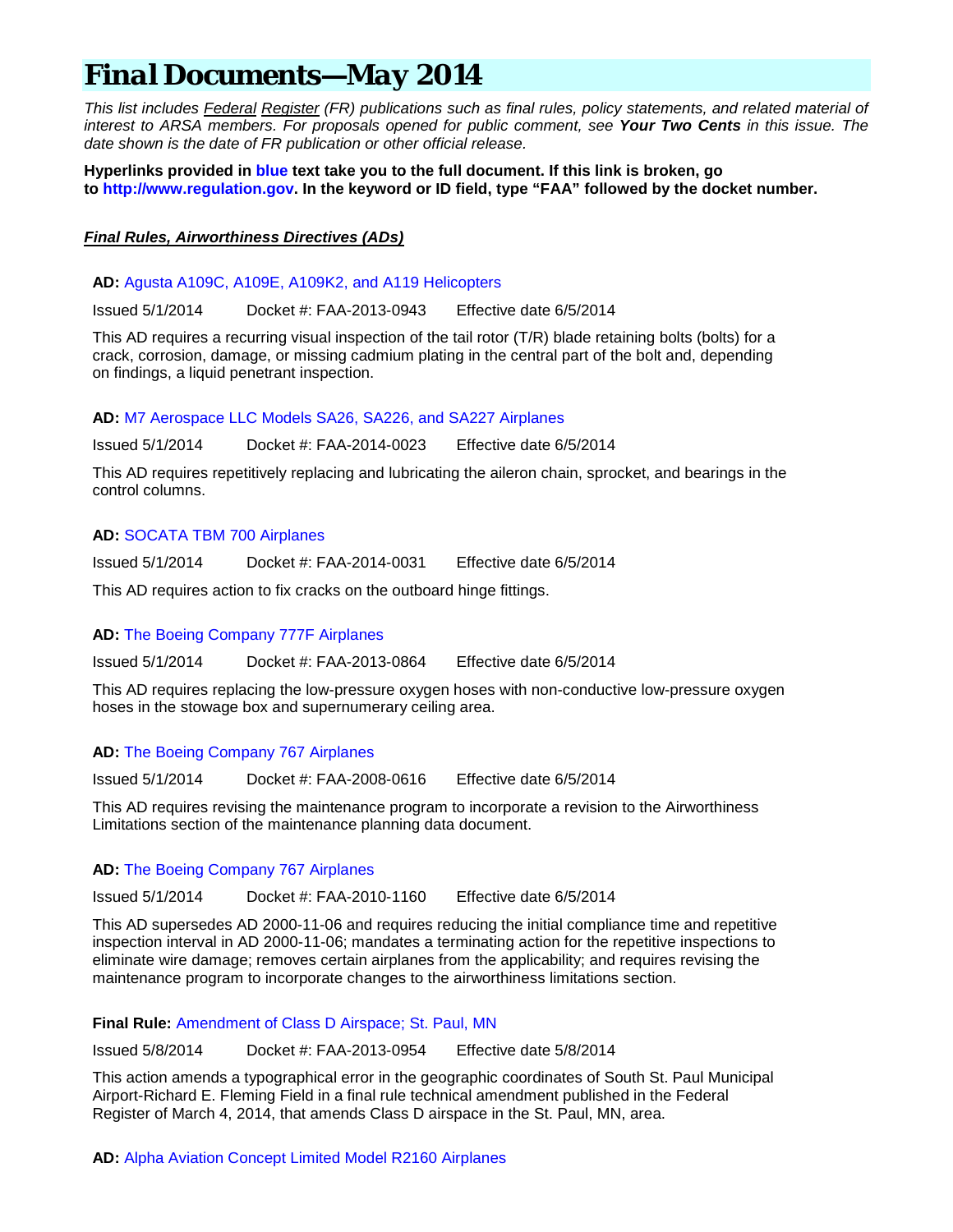Issued 5/9/2014 Docket #: FAA-2014-0130 Effective date 6/13/2014

This AD requires action to address the metal screen shield over the ignition switch which may ground out the ignition terminals.

## **AD:** [GROB-WERKE Models G115EG and G120A Airplanes](https://www.federalregister.gov/articles/2014/05/09/2014-10060/airworthiness-directives-grob-werke-airplanes)

Issued 5/9/2014 Docket #: FAA-2014-0092 Effective date 6/13/2014 This AD requires action to address cracks in the left hand elevator flange.

# **AD:** [Piaggio Aero Industries S.p.A Model P-180 Airplanes](https://www.federalregister.gov/articles/2014/05/09/2014-09431/airworthiness-directives-piaggio-aero-industries-spa-airplanes)

Issued 5/9/2014 Docket #: FAA-2013-0967 Effective date 6/13/2014

This AD requires action to address cases of un-commanded operation of switched off nose-wheel steering system caused by internal leakage of a steering select/bypass valve.

## **AD:** [The Boeing Company Model 747 Airplanes](https://www.federalregister.gov/articles/2014/05/09/2014-09832/airworthiness-directives-the-boeing-company-airplanes)

Issued 5/9/2014 Docket #: FAA-2013-0686 Effective date 6/13/2014

This new AD supersedes AD 2007-16-19 and retains the existing requirements, limits the area of the detailed inspection, adds repetitive surface high-frequency eddy current inspections, and mandates the previously optional terminating action.

## **Final Rule:** [Amendment of Class D and E Airspace; Grand Forks, ND](https://www.federalregister.gov/articles/2014/05/09/2014-09892/amendment-of-class-d-and-e-airspace-grand-forks-nd)

Issued 5/9/2014 Docket #: FAA-2014-0214 Effective date 5/9/2014

This action amends a typographical error in the effective date of a final rule technical amendment correction published in the Federal Register of February 6, 2014, that amends Class D and E airspace in the Grand Forks, ND, area.

# **Final Rule:** [Amendment of Class E Airspace; Grand Forks, ND](https://www.federalregister.gov/articles/2014/05/09/2014-10597/amendment-of-class-e-airspace-grand-forks-nd)

Issued 5/9/2014 Docket #: FAA-2014-0135 Effective date 5/9/2014

This action amends Class E airspace within the Grand Forks, ND, area by amending the geographic coordinates of the Grand Forks International Airport ILS Localizer.

**Final Rule:** [Amendment of Class E Airspace; Albion, NE](https://www.federalregister.gov/articles/2014/05/13/2014-10866/amendment-of-class-e-airspace-albion-ne)

Issued 5/13/2014 Docket #: FAA-2013-0595 Effective date 7/24/2014 This action amends Class E airspace at Albion, NE.

**Final Rule:** [Amendment of Class E Airspace; Amery, WI](https://www.federalregister.gov/articles/2014/05/13/2014-10848/amendment-of-class-e-airspace-amery-wi) Issued 5/13/2014 Docket #: FAA-2013-0591 Effective date 7/24/2014 This action amends Class E airspace at Amery, WI.

**Final Rule:** [Amendment of Class E Airspace; Dalhart, TX](https://www.federalregister.gov/articles/2014/05/13/2014-10863/amendment-of-class-e-airspace-dalhart-tx)

Issued 5/13/2014 Docket #: FAA-2013-0918 Effective date 7/24/2014 This action amends Class E airspace at Dalhart, TX.

**Final Rule:** [Amendment of Class E Airspace; Eagle Grove, IA](https://www.federalregister.gov/articles/2014/05/13/2014-10862/amendment-of-class-e-airspace-eagle-grove-ia)

Issued 5/13/2014 Docket #: FAA-2013-0589 Effective date 7/24/2014 This action amends Class E airspace at Eagle Grove, IA.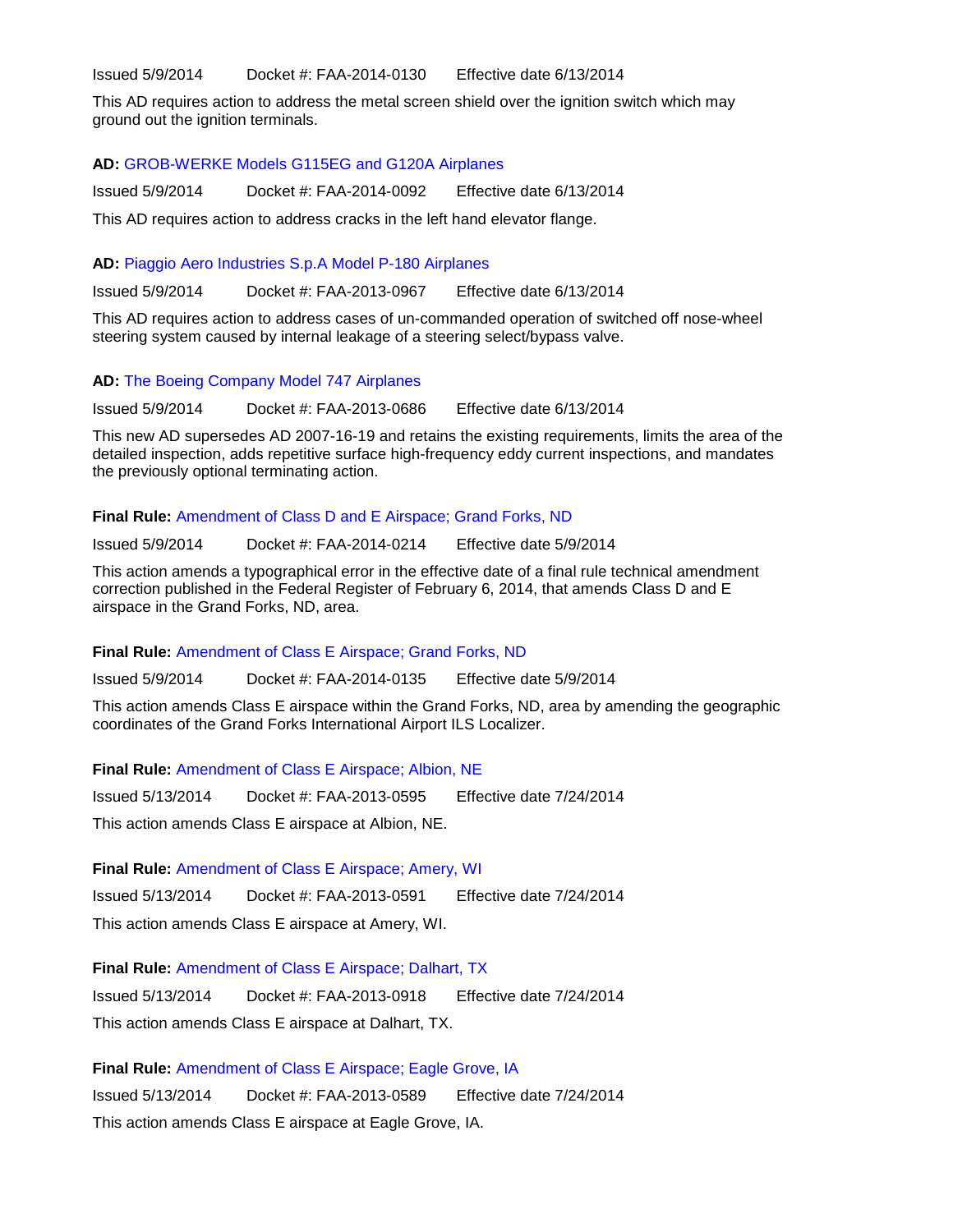# **Final Rule:** [Amendment of Class E Airspace; Kuparuk, AK](https://www.federalregister.gov/articles/2014/05/13/2014-10867/amendment-of-class-e-airspace-kuparuk-ak)

Issued 5/13/2014 Docket #: FAA-2013-0996 Effective date 7/24/2014 This action amends Class E airspace at Ugnu-Kuparuk Airport, Kuparuk, AK.

# **AD:** [Boeing Company 767 Airplanes](https://www.federalregister.gov/articles/2014/05/14/2014-09953/airworthiness-directives-the-boeing-company-airplanes)

Issued 5/14/2014 Docket #: FAA-2013-0869 Effective date 6/18/2014

This AD requires inspecting certain trailing edge (TE) flap support rib assemblies to determine if the bearings have a roller retention feature and performing necessary corrective actions; and inspecting for bearing damage of each pair of removed bearings and performing related necessary investigative and corrective actions.

# **AD:** [Vulcanair S.p.A. P68 Airplanes](https://www.federalregister.gov/articles/2014/05/14/2014-10789/airworthiness-directives-vulcanair-spa-airplanes)

Issued 5/14/2014 Docket #: FAA-2013-0602 Effective date 6/18/2014

This AD supersedes AD 2008-24-11 and addresses cracking and/or corrosion of the wing spar.

**Final Rule:** [Amendment of Class E Airspace; Akutan, AK](https://www.federalregister.gov/articles/2014/05/15/2014-11109/amendment-of-class-e-airspace-akutan-ak)

Issued 5/15/2014 Docket #: FAA-2014-0032 Effective date 7/24/2014

This action amends the Class E airspace at Akutan Airport, Akutan, AK.

# **Final Rule:** [Amendment of Restricted Areas R-5001A and R-5001B, Fort Dix, NJ](https://www.federalregister.gov/articles/2014/05/15/2014-11104/amendment-of-restricted-areas-r-5001a-and-r-5001b-fort-dix-nj)

Issued 5/15/2014 Docket #: FAA-2014-0260 Effective date 7/24/2014

This action updates the descriptions of restricted areas R-5001A and R-5001B, Fort Dix, NJ, to reflect the renaming of the military installation as "Joint Base McGuire-Dix-Lakehurst, NJ," updates the controlling and using agency information, eliminates redundant wording, and adjusts by one second the longitude coordinate for the first point in the description of R-5001A.

# **Final Rule:** [Additional Types of Child Restraint that may be Furnished and Used on Aircraft;](https://www.federalregister.gov/articles/2014/05/20/2014-11554/additional-types-of-child-restraint-that-may-be-furnished-and-used-on-aircraft-technical-amendment)  [Technical Amendment](https://www.federalregister.gov/articles/2014/05/20/2014-11554/additional-types-of-child-restraint-that-may-be-furnished-and-used-on-aircraft-technical-amendment)

Issued 5/20/2014 Docket #: FAA-2006-25334 Effective date 5/20/2014

This rule amends regulations relating to the label required for FAA approved child restraint systems onboard aircraft. The rule results in no substantive change.

# **Final Rule:** [Amendment of Restricted Area R-5304C; Camp Lejeune, NC](https://www.federalregister.gov/articles/2014/05/21/2014-11779/amendment-of-restricted-area-r-5304c-camp-lejeune-nc)

Issued 5/21/2014 Docket #: FAA-2014-0272 Effective date 7/24/2014

This action amends Title 14 Code of Federal Regulations part 73 by updating the using agency name for Restricted Area R-5304C, Camp Lejeune, NC.

**Final Rule:** [Establishment of Class E Airspace; Bois Blanc Island, MI](https://www.federalregister.gov/articles/2014/05/22/2014-11382/establishment-of-class-e-airspace-bois-blanc-island-mi)

Issued 5/22/2014 Docket #: FAA-2013-0986 Effective date 7/25/2014

This action establishes Class E airspace at Bois Blanc Island, MI.

**Final Rule:** [Amendment of Class D Airspace; St. Paul, MN](https://www.federalregister.gov/articles/2014/05/22/2014-11856/amendment-of-class-d-airspace-st-paul-mn)

Issued 5/22/2014 Docket #: FAA-2013-0954 Effective date 5/29/2014

This action amends a typographical error in a final rule correction published in the Federal Register of May 8, 2014, amending the geographic coordinates of South St. Paul Municipal Airport-Richard E. Fleming Field, St. Paul, MN, in Class D airspace.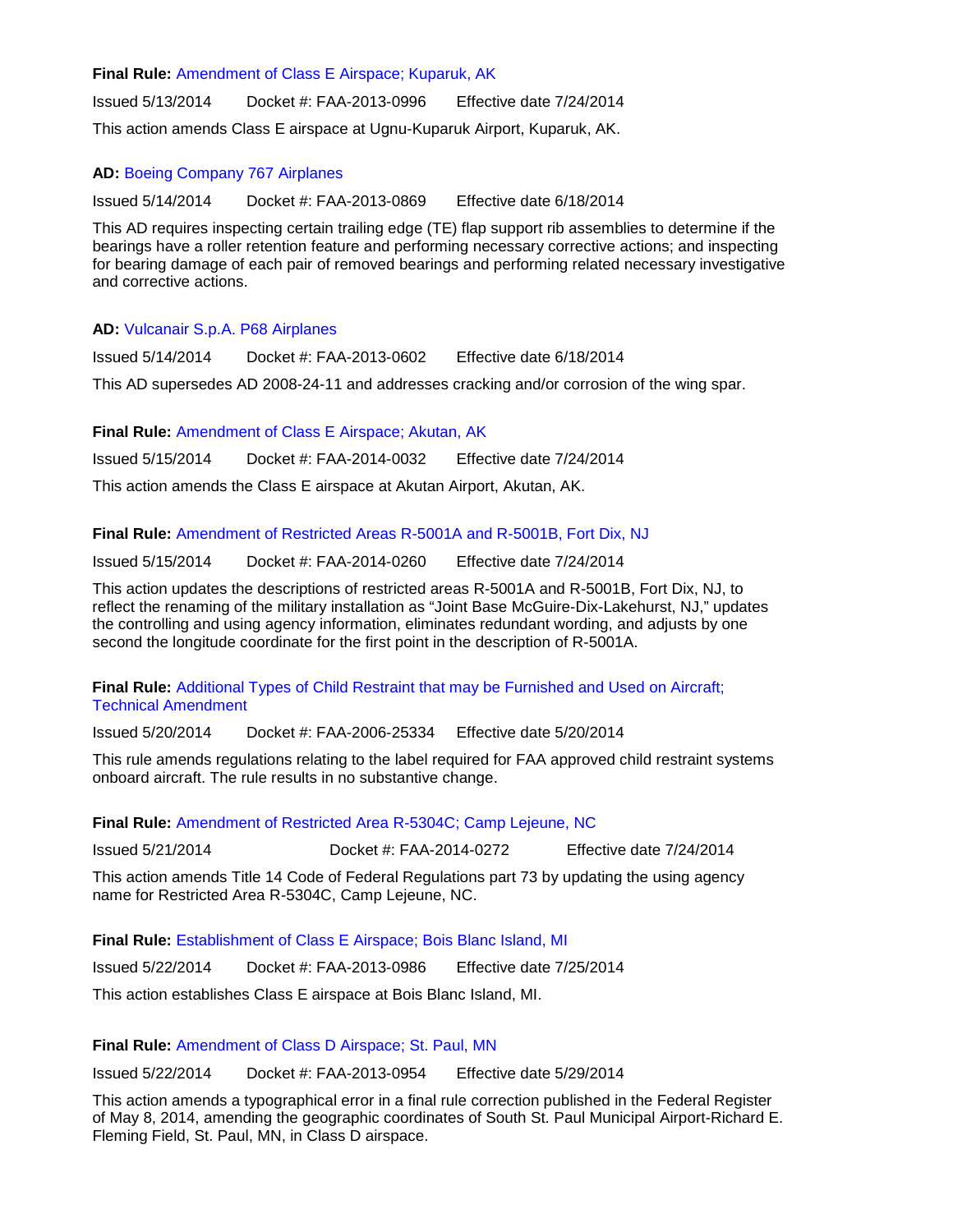**Final Rule:** [Establishment of Class E Airspace; Blairsville, GA](https://www.federalregister.gov/articles/2014/05/22/2014-11860/establishment-of-class-e-airspace-blairsville-ga)

Issued 5/22/2014 Docket #: FAA-2013-0731 Effective date 5/29/2014

This action corrects the effective date of a final rule, published in the Federal Register on April 2, 2014, establishing controlled airspace at Blairsville Airport, Blairsville, GA.

**Final Rule:** [Modification and Establishment of Restricted Areas; Aberdeen Proving Ground, MD](https://www.federalregister.gov/articles/2014/05/23/2014-11976/modification-and-establishment-of-restricted-areas-aberdeen-proving-ground-md)

Issued 5/23/2014 Docket #: FAA-2013-0729 Effective date 7/24/2014

This action establishes a new restricted area, designated R-4001C, within a part of the existing restricted areas R-4001A and R-4001B, at the U.S. Army's Aberdeen Proving Ground in Maryland.

**Final Rule:** [Standard Instrument Approach Procedures, and Takeoff Minimums and Obstacle](https://www.federalregister.gov/articles/2014/05/23/2014-11556/standard-instrument-approach-procedures-and-takeoff-minimums-and-obstacle-departure-procedures)  [Departure Procedures; Miscellaneous Amendments](https://www.federalregister.gov/articles/2014/05/23/2014-11556/standard-instrument-approach-procedures-and-takeoff-minimums-and-obstacle-departure-procedures)

Issued 5/23/2014 Docket #: 30957, Amdt. # 3590 Effective date 5/23/2014

This rule amends, suspends or revokes Standard Instrument Approach Procedures and associated Takeoff Minimums and Obstacle Departure Procedures for operations at certain airports.

**Final Rule:** [Standard Instrument Approach Procedures, and Takeoff Minimums and Obstacle](https://www.federalregister.gov/articles/2014/05/23/2014-11558/standard-instrument-approach-procedures-and-takeoff-minimums-and-obstacle-departure-procedures)  [Departure Procedures; Miscellaneous Amendments](https://www.federalregister.gov/articles/2014/05/23/2014-11558/standard-instrument-approach-procedures-and-takeoff-minimums-and-obstacle-departure-procedures)

Issued 5/23/2015 Docket #: 30956, Amdt. # 3589 Effective date 5/23/2014

This rule establishes, amends, suspends or revokes Standard Instrument Approach Procedures and associated Takeoff Minimums and Obstacle Departure Procedures for operations at certain airports.

**AD:** [Airbus AS332L1, EC225LP Helicopters](https://www.federalregister.gov/articles/2014/05/27/2014-11528/airworthiness-directives-airbus-helicopters-type-certificate-previously-held-by-eurocopter-france)

Issued 5/27/2014 Docket #: FAA-2014-0306 Effective date 6/11/2014

This AD requires relocating the power supply circuit breaker source of one engine's multi-purpose air intake.

# **AD:** [Boeing 777 Airplanes](https://www.federalregister.gov/articles/2014/05/27/2014-12093/airworthiness-directives-the-boeing-company-airplanes)

Issued 5/27/2014 Docket #: FAA-2008-0618 Effective date 7/1/2014

This AD requires revising the maintenance program to incorporate a revision to the Airworthiness Limitations Section of the maintenance planning data document.

# **AD:** [Boeing 757 Airplanes](https://www.federalregister.gov/articles/2014/05/27/2014-09835/airworthiness-directives-the-boeing-company-airplanes)

Issued 5/27/2014 Docket #: FAA-2012-1103 Effective date 7/1/2014

This AD requires replacing the forward bulkhead assembly, thermal anti-ice spray ring assembly, and attachment fittings of the air intake cowl.

**Final Rule:** [Modification of Air Traffic Service Routes; North Central United States](https://www.federalregister.gov/articles/2014/05/27/2014-11999/modification-of-air-traffic-service-ats-routes-north-central-united-states)

Issued 5/27/2014 Docket #: FAA-2013-1062 Effective date 7/24/2014

This action modifies three Jet Routes (J-45, J-151, and J-233) and a high altitude area navigation route (Q-19).

# **Final Rule:** [Modification of the Philadelphia, PA, Class B Airspace Area](https://www.federalregister.gov/articles/2014/05/27/2014-11995/modification-of-the-philadelphia-pa-class-b-airspace-area)

Issued 5/27/2014 Docket #: FAA-2013-0922 Effective date 7/24/2014

This action amends the description of Area G of the Philadelphia Class B airspace area to correct a design error that resulted in the Class B airspace boundary being published 2.1 nautical miles larger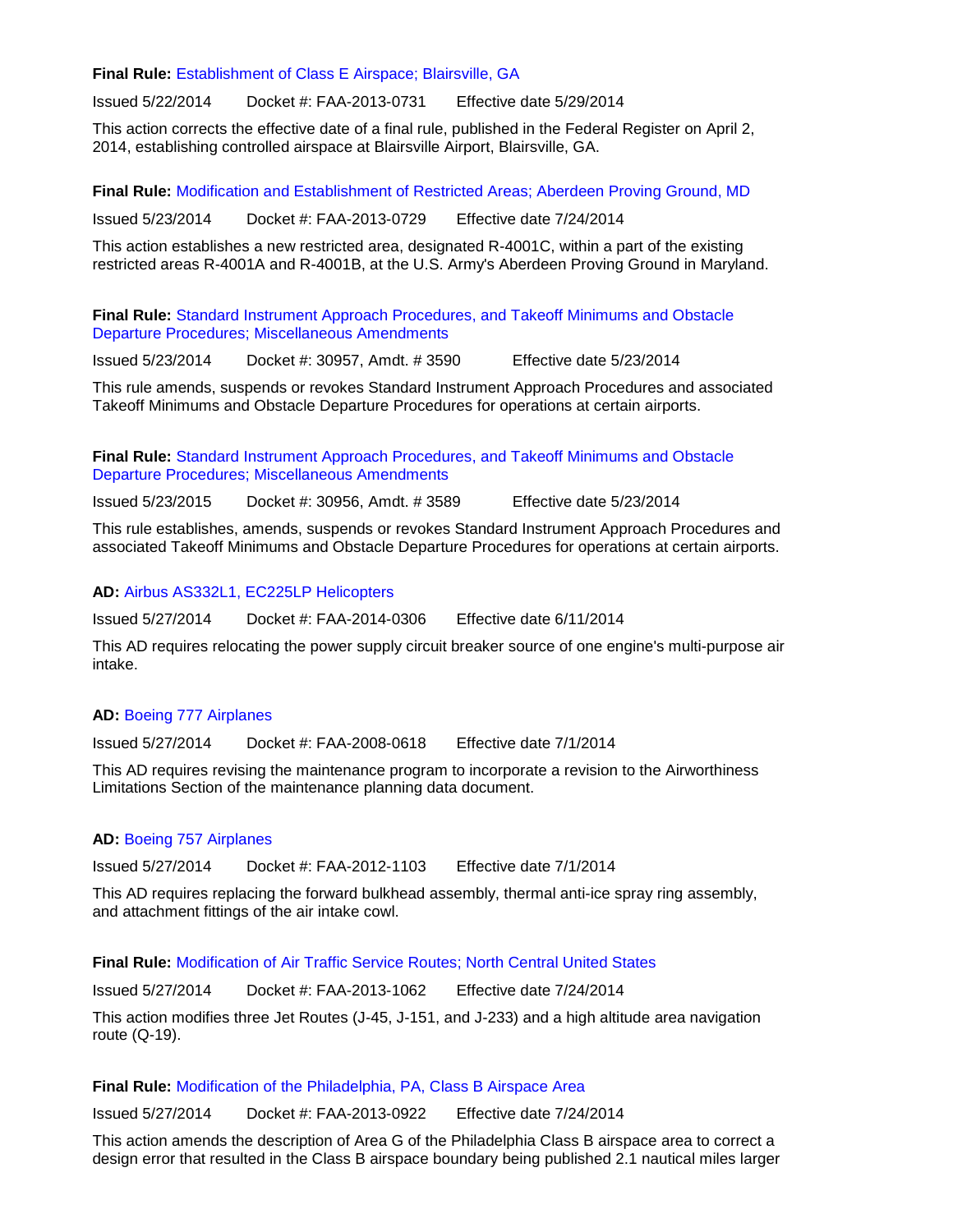on the southeast side of the area than intended.

# *Advisory Circular*

AC: [Guidelines for the Certification, Airworthiness, and Operational Use of Electronic Flight Bags](http://www.airweb.faa.gov/Regulatory_and_Guidance_Library/rgAdvisoryCircular.nsf/0/0bdbff28972875fc86257cd80067ba5d/$FILE/AC%20120-76C.pdf)

Issued 5/13/2014 Document #: AC 120-76C Effective date 4/25/2014

This AC contains guidance on the operational use of Electronic Flight Bags (EFBs) by all operators conducting flight operations under Title 14 of the Code of Federal Regulations (14 CFR) part 121, 125, 135, or part 91F and part 91K who want to replace required paper information or utilize other select functions of an EFB.

# *Final Policy*

## **Policy Guidance:** [Major Repair and Alteration Data Approval](http://www.faa.gov/documentLibrary/media/Order/8300_16.pdf)

Issued 4/18/2014 Policy #: AIR-100/AFS-300

This order provides guidance on the responsibilities and requirements for the approval of technical data associated with major repairs or alterations

# *Orders*

#### **Order:** [Siting Criteria for Instrument Landing Systems](http://www.faa.gov/regulations_policies/orders_notices/index.cfm/go/document.information/documentID/1024367)

Issued 5/14/2014 Order #: 6750.16D Effective date 4/10/2014

This order cancels Order 6750.16D, and provides guidance to engineering personnel engaged in the siting of Federal Aviation Administration instrument landing systems.

# **Order:** [Air Traffic Organization Safety Guidance](http://www.faa.gov/regulations_policies/orders_notices/index.cfm/go/document.information/documentID/1024368)

Issued 5/14/2014 Order #: 1030.1B Effective date 5/30/2014

This order cancels Order JO 1030.1A, and establishes the use of Air Traffic Organization (ATO) Safety Guidance (ATO-SG) documents and describes the policies for their development, approval, and management.

**Order:** [Maintenance of the Flight Data Input/Output \(FDIO\) Equipment](http://www.faa.gov/regulations_policies/orders_notices/index.cfm/go/document.information/documentID/99696)

Issued 5/21/2014 Order #: JO 6130.3C

This order cancels JO 6130.3A, Maintenance of Flight Data Input/output (FDIO) Equipment.

# **Order:** [Wake Turbulence Recategorization](http://www.faa.gov/regulations_policies/orders_notices/index.cfm/go/document.information/documentID/1024387)

Issued 5/21/2014 Order #: JO 7110.659A Effective date 6/1/2014

This order provides procedural guidance to FAA Order 7110.65, Air Traffic Control, the Pilot/Controller Glossary, and FAA Order 7210.3, Facility Operation and Administration, related to the implementation and use of Wake Turbulence Recategorization procedures and separation minima.

#### **Order:** [Air Traffic Organization Safety Management System](http://www.faa.gov/regulations_policies/orders_notices/index.cfm/go/document.information/documentID/1024466)

Issued 5/29/2014 Document #: JO1000.37A Effective date 5/30/2014

This order establishes the Safety Management System (SMS) policies for the Air Traffic Organization (ATO). It defines the scope, requirements and applications of the SMS in the ATO and gives the responsibility for owning and executing the SMS to all employees at all levels of the ATO.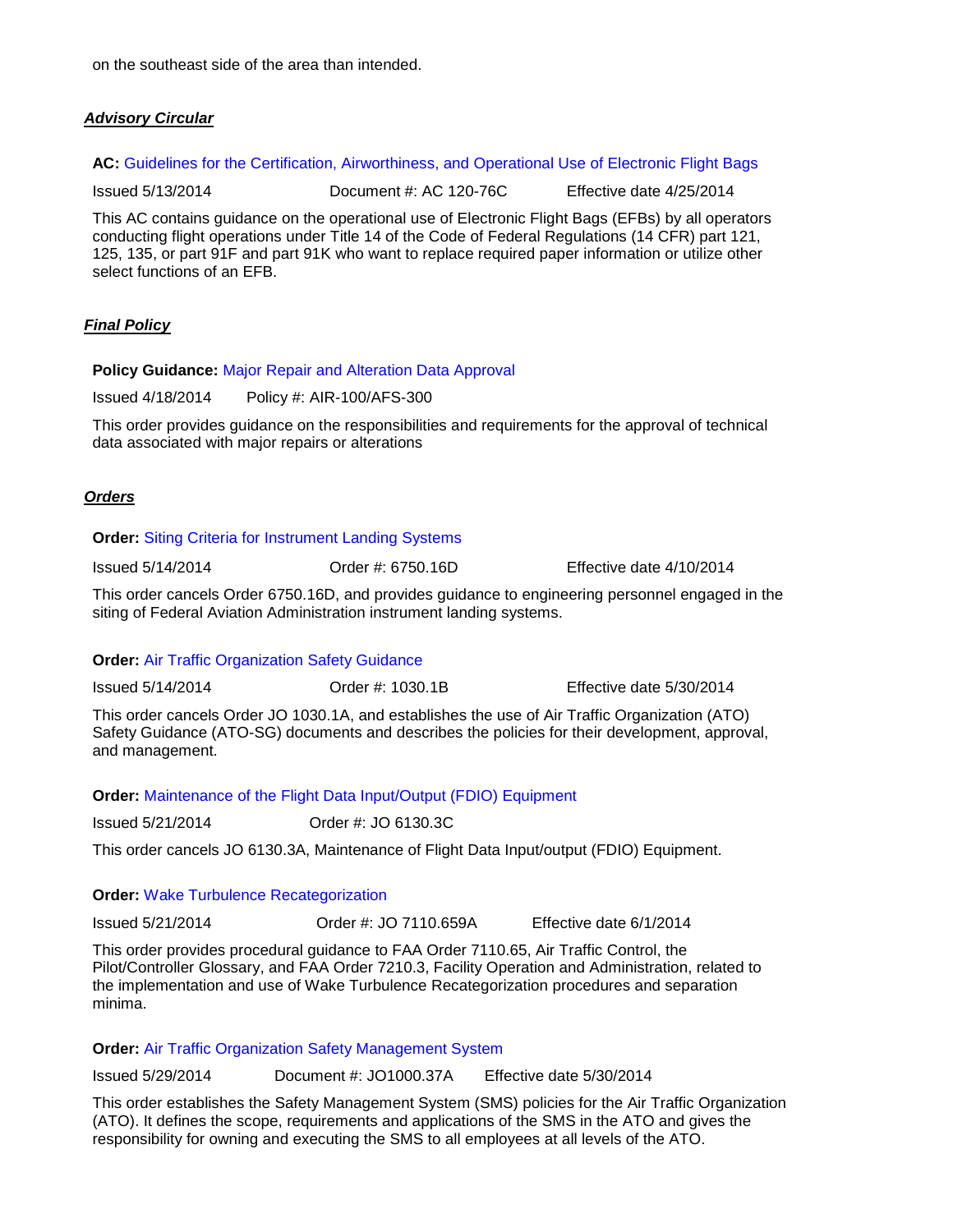# *Special Conditions (SCs)*

## **SC:** [Extra Flugzeugproduktions and Vertriebs](https://www.federalregister.gov/articles/2014/04/03/2014-07235/airworthiness-directives-airbus-airplanes) GmbH, EA-300/LC Airplanes

Issued 5/7/2014 Docket #: FAA-2014-0155 Effective date 5/7/2014

These special conditions address novel or unusual design features associated with static stability. The aircraft was designed with positive and, at some points, neutral stability within its flight envelope. Its lateral and directional axes are also decoupled from each other providing more precise maneuvering.

# *Special Airworthiness Information Bulletins (SAIBs)*

## **SAIB:** [Cessna Aircraft Company \(Cessna\) Model 177RG and Reims Model F177RG Airplanes](http://rgl.faa.gov/Regulatory_and_Guidance_Library/rgSAIB.nsf/dc7bd4f27e5f107486257221005f069d/872dc07e953f322086257cd0004c5261/$FILE/CE-14-17.pdf)

Issued 5/6/2014 Document #: CE-14-17

This Special Airworthiness Information Bulletin is to alert owners, operators, and maintenance technicians of Cessna Aircraft Company (Cessna) Model 177RG and Reims Model F177RG airplanes of an airworthiness concern, specifically the need to inspect the MLG actuator rod end bearing to ensure that cracks are not present.

# **SAIB:** [Robert E. Rust, Jr. Models DeHavilland DH.C1 Chipmunk 21 and DH.C1 Chipmunk 22](http://rgl.faa.gov/Regulatory_and_Guidance_Library/rgSAIB.nsf/dc7bd4f27e5f107486257221005f069d/1340a078831452d886257cd9005d5fc9/$FILE/CE-14-18.pdf)

Issued 5/15/2014 Document #: CE-14-18

This Special Airworthiness Information Bulletin (SAIB) alerts you, owners and operators of Robert E. Rust, Jr. Models DeHavilland DH.C1 Chipmunk 21; DH.C1 Chipmunk 22A; DH.C1 Chipmunk 22\*; serial numbers C1-001 through C1-1014 airplanes, of cracking discovered in certain aluminum fittings that attach the horizontal stabilizer to the fuselage.

# **SAIB:** [CFM International CFM56 Engines](http://rgl.faa.gov/Regulatory_and_Guidance_Library%5CrgSAIB.nsf/%28LookupSAIBs%29/NE-08-17R3?OpenDocument)

Issued 5/28/2014 Document #: NE-08-17R3

This revised SAIB alerts owners, operators, certificated repair facilities, and principal maintenance inspectors of CFM International CFM56-2, CFM56-3, CFM56-5A, CFM56-5B, CFM56-5C, and CFM56-7B turbofan engines that Propulsion Technology LLC of Miami, Florida, might have improperly repaired and returned to service certain critical engine parts. This SAIB identifies the suspect parts by part number and serial number and recommends disposition of these parts.

# **SAIB:** [Cessna 300, 400 Airplanes](http://rgl.faa.gov/Regulatory_and_Guidance_Library/rgSAIB.nsf/(LookupSAIBs)/CE-14-19?OpenDocument)

Issued 5/30/2014 Document #: CE-14-19

This SAIB advises the public of an airworthiness concern, specifically the need to inspect the main landing gear torque link assembly to ensure the correct thickness washers are installed and to ensure the washers are installed in the correct position. This SAIB applies to all series of Cessna Models 310P, 310Q, 310R, 401, 401A, 401B, 402, 402A, 402B, 402C, 411, 411A, 414, 414A, 421, 421A, 421B and 421C.

# *Flight Standards Information Management System (FSIMS)*

**FSIMS:** [Review of Weight and Balance Control Programs Including Special Cargo Operations](http://fsims.faa.gov/PICDetail.aspx?docId=N%208900.262)

## Issued 5/6/2014

This notice informs and provides guidance to the aviation safety inspectors (ASI) of a policy change to the Weight and Balance (W&B) Control Program for all Title 14 of the Code of Federal Regulations (14 CFR) part 121 operations.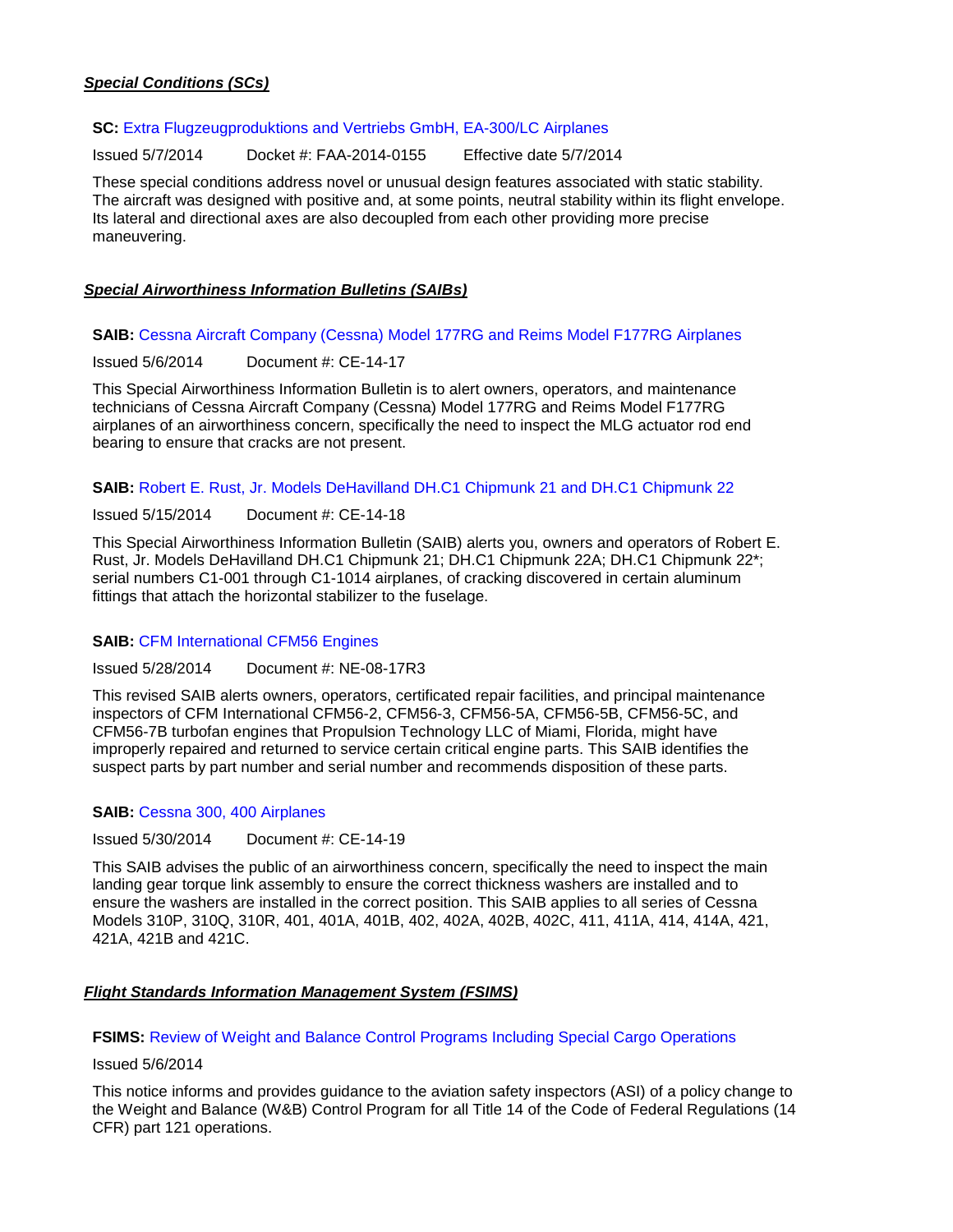# **FSIMS:** [Bombardier Global Express BD-700-1A10, Global 5000 BD-700-1A11, G 5000 and G 6000](http://fsims.faa.gov/PICDetail.aspx?docId=M%20BD-700-1A10%20R13)

# Issued 5/15/2014

Revision 13 of the Bombardier Global Express BD-700-1A10, Global 5000 BD-700-1A11, G 5000 and G 6000 Master Minimum Equipment List.

# **FSIMS:** [Learjet LR-45](http://fsims.faa.gov/PICDetail.aspx?docId=FSB%20LR-45%20R1)

Issued 5/30/2014

Revision 1 of the Learjet LR-34 Master Minimum Equipment List.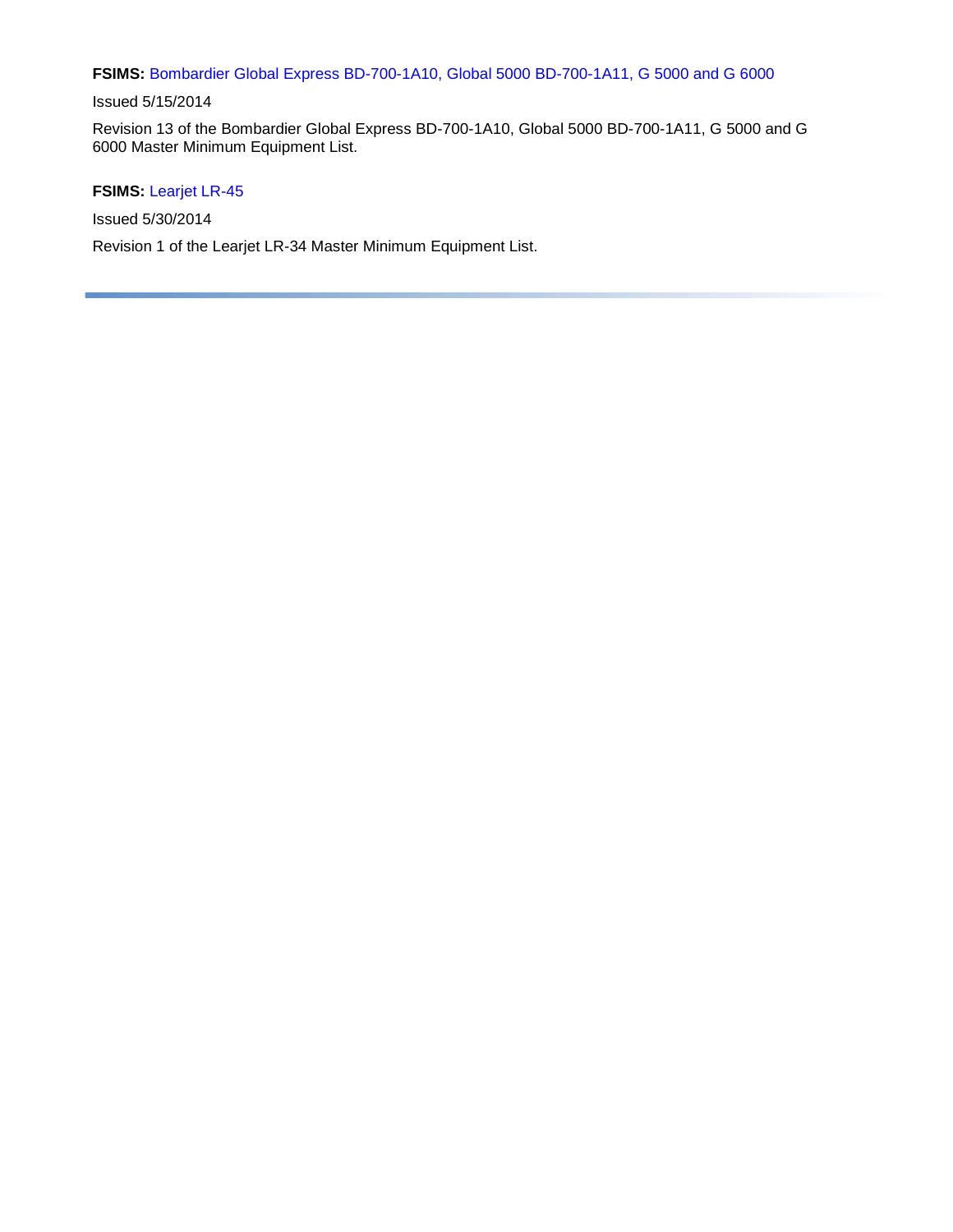# *Your Two Cents—May 2014*

*This is your chance to provide input on rules and policies that will affect you. Agencies must provide the public notice and an opportunity for comment before their rules or policies change. Your input matters. Comments should be received before the indicated due date; however, agencies often consider comments they receive before drafting of the final document begins.*

**Hyperlinks provided in blue text take you to the full document.**

# *NPRMs, Airworthiness Directives (ADs)*

# **NPRM AD:** [The Boeing Company 737 Airplanes](https://www.federalregister.gov/articles/2014/05/01/2014-09941/airworthiness-directives-the-boeing-company-airplanes)

Issued 5/1/2014 Docket #: FAA-2014-0257 Comments due 6/16/2014

This proposed AD would require repetitive inspections for cracking of the skin assembly and bear strap of the forward airstair stowage doorway; post-repair and post-modification inspections for certain airplanes; and related investigative and corrective actions, if necessary.

**ANPRM:** [Drug and Alcohol Testing of Certain Maintenance Provider Employees Located Outside of](https://www.federalregister.gov/articles/2014/05/01/2014-09969/drug-and-alcohol-testing-of-certain-maintenance-provider-employees-located-outside-of-the-united)  [the United States; Extension of Comment Period](https://www.federalregister.gov/articles/2014/05/01/2014-09969/drug-and-alcohol-testing-of-certain-maintenance-provider-employees-located-outside-of-the-united)

Issued 5/1/2014 Docket #: FAA-2012-1058 Comments due 7/17/2014

This action extends the comment period for an Advance Notice of Proposed Rulemaking (ANPRM) that was published on March 17, 2014.

# **NPRM AD:** [DASSAULT AVIATION Model FALCON 900EX Airplanes](https://www.federalregister.gov/articles/2014/05/02/2014-10059/airworthiness-directives-dassault-aviation-airplanes)

Issued 5/2/2014 Docket #: FAA-2014-0258 Comments due 6/16/2014

This proposed AD would require revising the maintenance or inspection program, as applicable, to include the maintenance tasks and airworthiness limitations specified in the Airworthiness Limitations section of the airplane maintenance manual.

# **NPRM AD:** [GROB-WERKE GMBH & CO KG and BURKHART GROB LUFT-](https://www.federalregister.gov/articles/2014/05/06/2014-10308/airworthiness-directives-grob-werke-gmbh-and-co-kg-and-burkhart-grob-luft--und-raumfahrt-gmbh-and-co) UND RAUMFAHRT [GmbH & CO KG Gliders](https://www.federalregister.gov/articles/2014/05/06/2014-10308/airworthiness-directives-grob-werke-gmbh-and-co-kg-and-burkhart-grob-luft--und-raumfahrt-gmbh-and-co)

Issued 5/6/2014 Docket #: FAA-2014-0292 Comments due 6/20/2014

This proposed AD would require action to address plastic control cable pulleys developing cracks due to aging.

# **NPRM:** [Proposed Amendment of Class E Airspace; South Dakota](https://www.federalregister.gov/articles/2014/05/06/2014-10335/proposed-amendment-of-class-e-airspace-south-dakota)

Issued 5/6/2014 Docket #: FAA-2014-0198 Comments due 6/20/2014

This action proposes to amend Class E airspace extending upward from 1,200 feet above the surface within the boundary of the state of South Dakota.

# **NPRM:** [Proposed Amendment of Class E5 Airspace; Michigan](https://www.federalregister.gov/articles/2014/05/06/2014-10336/proposed-amendment-of-class-e5-airspace-michigan)

Issued 5/6/2014 Docket #: FAA-2014-0197 Comments due 6/20/2014

This action proposes to amend Class E5 airspace extending upward from 1,200 feet above the surface within the boundary of the state of Michigan.

# **NPRM:** [Proposed Establishment of Class E Airspace; North Dakota](https://www.federalregister.gov/articles/2014/05/06/2014-10391/proposed-establishment-of-class-e-airspace-north-dakota)

Issued 5/6/2014 Docket #: FAA-2014-0199 Comments due 6/20/2014

This action proposes to establish Class E airspace extending upward from 1,200 feet above the surface within the boundary of the state of North Dakota.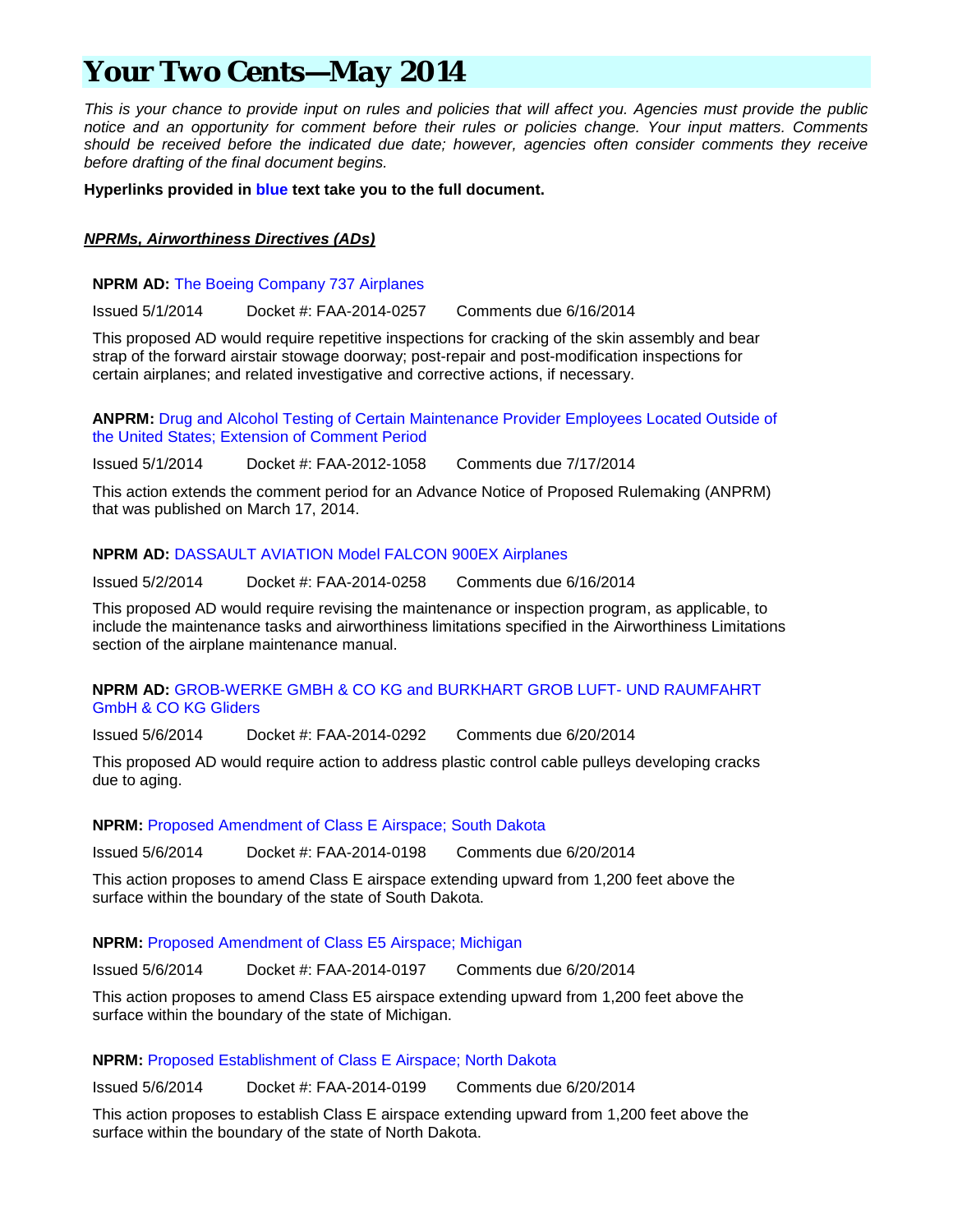#### **NPRM AD:** [Airbus A300 Airplanes](https://www.federalregister.gov/articles/2014/05/09/2014-10682/airworthiness-directives-airbus-airplanes)

Issued 5/9/2014 Docket #: FAA-2014-0282 Comments due 6/23/2014

This proposed AD would supersede AD 2006-0707 and continue to require modification of bolt holes in the vertical flange of the center spar sealing angles, and any applicable related investigative and corrective actions.

# **NPRM AD:** [Honeywell International Inc. TPE331 Turboprop Engines](https://www.federalregister.gov/articles/2014/05/12/2014-10783/airworthiness-directives-honeywell-international-inc-turboprop-engines)

Issued 5/12/2014 Docket #: FAA-2012-0913 Comments due 7/11/2014

This proposed AD would require removing certain part number (P/N) propeller shaft couplings from service and inserting a copy of Honeywell International Inc. Operating Information Letter OI331-26, dated March 2, 2010, into the applicable Airplane Flight Manuals.

# **NPRM AD:** [Pratt & Whitney Canada Corp. PT6A Turboprop Engines](https://www.federalregister.gov/articles/2014/05/12/2014-09929/airworthiness-directives-pratt-and-whitney-canada-corp-turboprop-engines)

Issued 5/12/2014 Docket #: FAA-2013-0766 Comments due 6/24/2014

This proposed AD revises a former proposed AD that would require initial and repetitive borescope inspections (BSIs) of compressor turbine (CT) blades, and the removal from service of blades that fail inspection. This AD adds an additional mandatory terminating action.

# **NPRM AD:** [Turbomeca S.A. Makila 2A Turboshaft Engines](https://www.federalregister.gov/articles/2014/05/12/2014-10782/airworthiness-directives-turbomeca-sa-turboshaft-engines)

Issued 5/12/2014 Docket #: FAA-2014-0219 Comments due 7/11/2014

This proposed AD would require initial and repetitive visual inspections, and replacement of the splines of the HP fuel pump/metering valve and the module M01 drive gear, if necessary.

# **NPRM AD:** [M7 Aerospace LLC SA227 Airplanes](https://www.federalregister.gov/articles/2014/05/14/2014-11072/airworthiness-directives-m7-aerospace-llc-airplanes)

Issued 5/14/2014 Docket #: FAA-2014-0308 Comments due 6/30/2014

This proposed AD would require repetitively inspecting the four corners of the main cabin door cutout for cracks, making necessary repairs, and reporting inspection results to M7 Aerospace LLC.

# **NPRM AD:** [Airbus A330, A340 Airplanes](https://www.federalregister.gov/articles/2014/05/15/2014-11187/airworthiness-directives-airbus-airplanes)

Issued 5/15/2014 Docket #: FAA-2014-0251 Comments due 6/30/2014

This proposed AD would require repetitive replacement of the cabin pressure control system safety valves with serviceable valves.

# **NPRM AD:** [Fuji Heavy Industries, Ltd., FA-200 Airplanes](https://www.federalregister.gov/articles/2014/05/19/2014-11476/airworthiness-directives-fuji-heavy-industries-ltd-airplanes)

Issued 5/19/2014 Docket #: FAA-2014-0311 Comments due 7/03/2014

This AD requires repetitive replacement of any O-ring of the brake master cylinders for FA-200-160, FA-200-180 and FA-200-180AO airplanes.

# **NPRM:** [Proposed Amendment of Air Traffic Service \(ATS\) Routes; Northeast ME](https://www.federalregister.gov/articles/2014/05/21/2014-11777/proposed-amendment-of-air-traffic-service-ats-routes-northeast-me)

Issued 5/21/2014 Docket #: FAA-2014-0273 Comments due 7/7/2014

This action proposes to modify VOR Federal airways V-93, V-314, V-471 and RNAV route T-295 in northeastern Maine due to the scheduled decommissioning of the Princeton, ME, VOR facility.

# **NPRM AD:** [Rockwell Collins TDR-94 Transponders](https://www.federalregister.gov/articles/2014/05/22/2014-11846/airworthiness-directives-rockwell-collins-inc-transponders)

Issued 5/22/2014 Docket #: FAA-2014-0326

The proposed AD would require inspecting the setting of the airplane type code category strapping and require either modifying the airplane type code category setting or installing the software upgrade to convert the affected transponders to the new part number.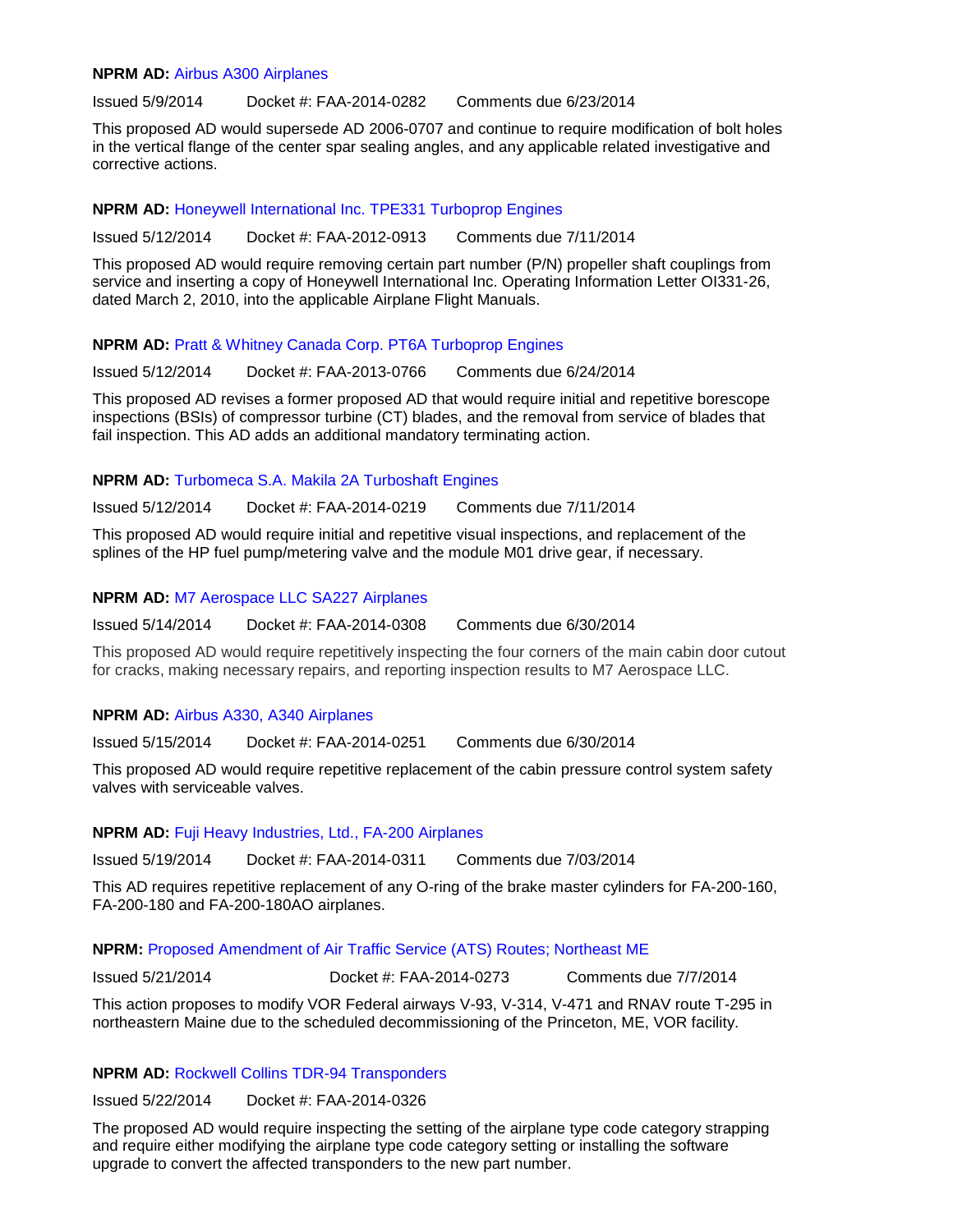#### **NPRM AD:** [Rolls-Royce RB211 Turbofan Engines](https://www.federalregister.gov/articles/2014/05/23/2014-11919/airworthiness-directives-rolls-royce-plc-turbofan-engines)

Issued 5/23/2014 Docket #: FAA-2012-1327 Comments due 7/22/2014

The proposed AD would supersede AD 2013-12-01 and require initial and repetitive UIs of the affected LP compressor blades for Rolls Royce model RB 211 Trent 768-60-772-60 and 772B-60 turbofan engines.

## **NPRM AD:** [Technify Motors GmbH Tae 125-02 Engines](https://www.federalregister.gov/articles/2014/05/23/2014-11983/airworthiness-directives-technify-motors-gmbh-reciprocating-engines)

Issued 5/23/2014 Docket #: FAA-2014-0179 Comments due 7/22/2014

The proposed AD, applicable to certain Technify Motors GmbH TAE 1125-02-99 and TAE 125-02- 114 reciprocating engines and would require removal of each high-pressure fuel pump before 300 flight hours (FHs) in service or within 55 FHs after the effective date of the AD, whichever occurs later.

**NPRM:** [Establishment of Class D Airspace and Amendment of Class E Airspace; Blackstone, VA](https://www.federalregister.gov/articles/2014/05/23/2014-11859/proposed-establishment-of-class-d-airspace-and-amendment-of-class-e-airspace-blackstone-va)

Issued 5/23/2014 Docket #: FAA-2014-0220 Comments due 7/7/2014

This action proposes to establish Class D airspace and amend existing Class E airspace at Blackstone, VA, to accommodate the new air traffic control tower at Allen C. Perkinson Blackstone Army Airfield.

## **NPRM:** [Establishment of Class E Airspace; Cynthiana, KY](https://www.federalregister.gov/articles/2014/05/23/2014-11858/proposed-establishment-of-class-e-airspace-cynthiana-ky)

Issued 5/23/2014 Docket #: FAA-2013-1074 Comments due 7/7/2014

This action proposes to establish Class E Airspace at Cynthiana, KY, to accommodate a new Area Navigation Global Positioning System Standard Instrument Approach Procedures serving Cynthiana-Harrison County Airport.

# **NPRM:** [Proposed Amendment of Class D Airspace; Wichita, McConnell AFB, KS](https://www.federalregister.gov/articles/2014/05/27/2014-12177/proposed-amendment-of-class-d-airspace-wichita-mcconnell-afb-ks)

Issued 5/27/2014 Docket #: FAA-2014-0294 Comments due 7/11/2014

This action proposes to amend Class D airspace at Wichita, McConnell AFB, KS. The closure of nearby Derby, Hamilton Field has necessitated the need to amend Class D airspace at McConnell AFB.

## **SNPRM AD:** [Airbus A318, A319, A320, A321 Airplanes](https://www.federalregister.gov/articles/2014/05/28/2014-12251/airworthiness-directives-airbus-airplanes)

Issued 5/28/2014 Docket #: FAA-2013-0692 Comments due 7/14/2014

This supplemental notice of proposed rulemaking would revise an earlier proposed airworthiness directive (AD) and would require revising the maintenance program for Airbus A318, A319, A320 and A321 airplanes to incorporate new limitations.

#### **NPRM AD:** [Honeywell Air Data Pressure Transducers](https://www.federalregister.gov/articles/2014/05/28/2014-12256/airworthiness-directives-honeywell-international-inc-air-data-pressure-transducers)

Issued 5/28/2014 Docket #: FAA-2014-0285 Comments due 7/14/2014

This proposed AD would rescind AD 2012-26-15, which requires doing various tests or checks of equipment having certain air data pressure transducers, removing equipment if necessary, and reporting the results of the tests or checks.

# **NPRM AD:** [Boeing 757 Airplanes](https://www.federalregister.gov/articles/2014/05/28/2014-12258/airworthiness-directives-the-boeing-company-airplanes)

Issued 5/28/2014 Docket #: FAA-2013-0541 Effective date 5/28/2014

This proposed AD informs the public that the FAA is withdrawing an NPRM that would supersede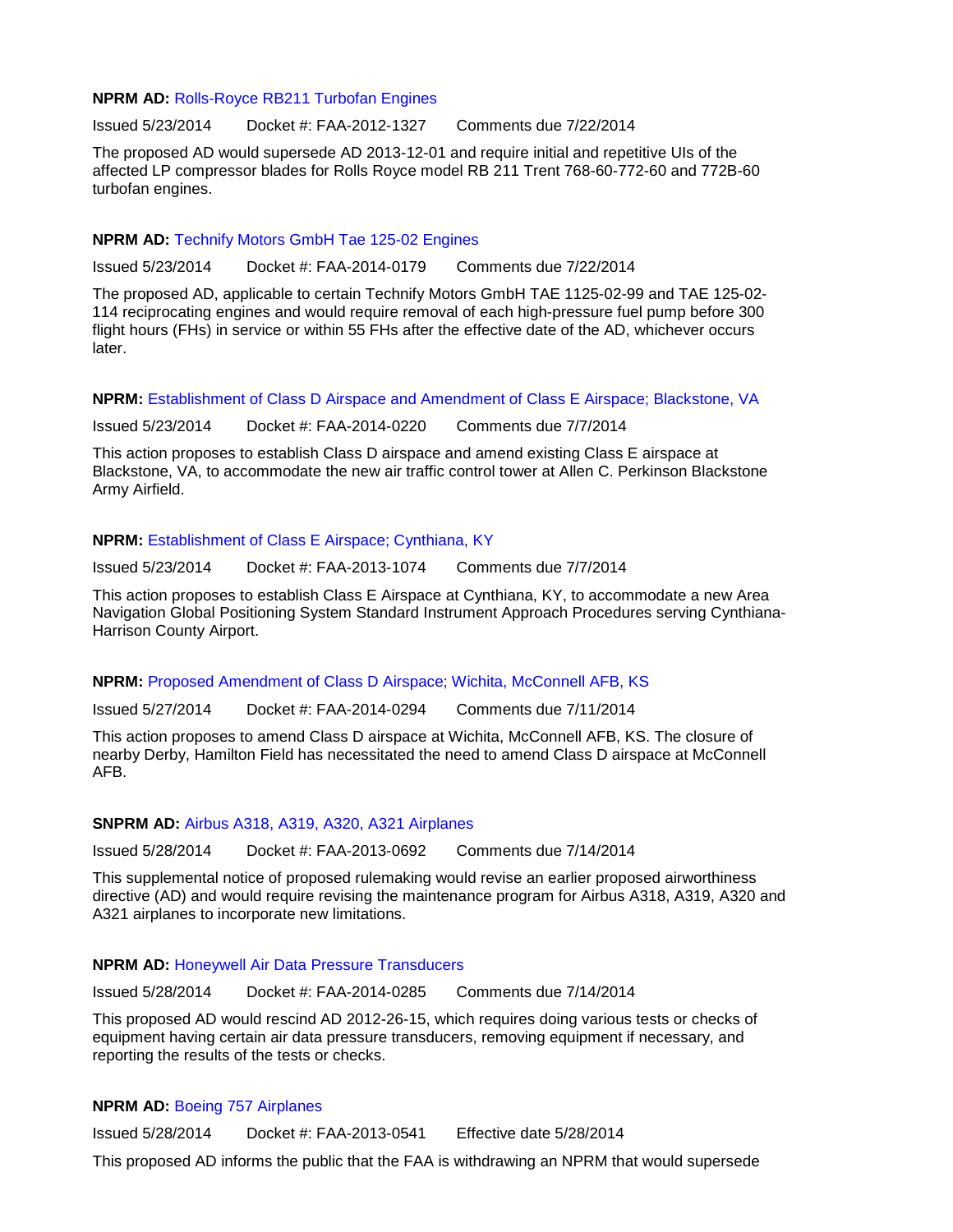certain existing ADs for Boeing 757-200, -200PF and -200CB series airplanes. That NPRM proposed to require determination of the type of training edge wedges of the leading edge slats, inspection of certain trailing edge wedges, and revision of the applicability of the existing ADs.

## **NPRM AD:** [Boeing 747 Airplanes](https://www.federalregister.gov/articles/2014/05/28/2014-12260/airworthiness-directives-the-boeing-company-airplanes)

Issued 5/28/2014 Docket #: FAA-2014-0283 Comments due 7/14/2014

This proposed AD would supersede AD 2010-03-05, which applies to all Boeing 747-200C and - 200F series airplanes, and would add post-replacement inspections for section 41 and reduce certain compliance times. This proposed AD would also require repetitive inspections of section 42 upper deck floor beam upper chords, repetitive replacements of the upper chords, post-replacement inspections, and corrective action if necessary.

# **NPRM AD:** [Boeing 737 Airplanes](https://www.federalregister.gov/articles/2014/05/28/2014-12254/airworthiness-directives-the-boeing-company-airplanes)

Issued 5/28/2014 Docket #: FAA-2014-0284 Comments due 7/14/2014

This proposed AD would require inspections for cracking of the forward entry doorway and airstairs cutout, and corrective actions if necessary. This proposed AD also provides terminating action for the repetitive inspections

# **NPRM AD:** [Boeing 737 Airplanes](https://www.federalregister.gov/articles/2014/05/28/2014-12244/airworthiness-directives-the-boeing-company-airplanes)

Issued 5/28/2014 Docket #: FAA-2014-0286 Comments due 7/14/2014

This proposed AD would require a detailed and open hole high frequency eddy current inspection of the left- and right-side lower frame webs and inner chords for cracking, if necessary, and corrective actions and preventative modifications, if necessary. This proposed AD would also provide for optional terminating action for the repetitive inspections under certain conditions.

# **NPRM AD:** [Bombardier CL-600 Airplanes](https://www.federalregister.gov/articles/2014/05/29/2014-12473/bombardier-inc-airplanes-airworthiness-directives)

Issued 5/29/2014 Docket #: FAA-2014-0287 Comments due 7/14/2014

This proposed AD would require repetitive inspections for cracking and deformations of certain stop fittings and striker plates of the aft baggage bay door, and replacement, which would terminate the repetitive inspections.

# **NPRM AD:** [Lockheed Martin L-1011 Airplanes](https://www.federalregister.gov/articles/2014/05/29/2014-12448/lockheed-martin-corporationlockheed-martin-aeronautics-company-airplanes-airworthiness-directives)

Issued 5/29/2014 Docket #: FAA-2014-0290 Comments due 7/14/2014

This proposed AD would require repetitive inspections for cracks and damage of castellation and skin clips, stringer clips of the wing box pylon back-up structure and front spar to rear spar, pylon back-up torque box structure, wing box external areas at the drag brace aft wing fitting, and the outer surface of the wing upper and lower skins; and corrective actions, if necessary.

# **NPRM AD:** [Boeing DC-9 Airplanes](https://www.federalregister.gov/articles/2014/05/29/2014-12475/the-boeing-company-airplanes-airworthiness-directives)

Issued 5/29/2014 Docket #: FAA-2014-0288 Comments due 7/14/2014

This proposed AD would require repetitive inspections for cracking of the improved (shot-peened) non-ventral aft pressure bulkhead tees, and replacement if necessary.

# **NPRM AD:** [Boeing 747 Airplanes](https://www.federalregister.gov/articles/2014/05/29/2014-12479/the-boeing-company-airplanes-airworthiness-directives)

Issued 5/29/2014 Docket #: FAA-2014-0289 Comments due 7/14/2014

This proposed AD would supersede AD 2012-13-08, and would add, for certain airplanes, surface high frequency eddy current inspections; repetitive post-modification eddy current inspections; a new modification (replacement) of tension tie and frame structures; and repetitive inspections of tension ties and surrounding structure; and necessary related investigative and corrective actions. This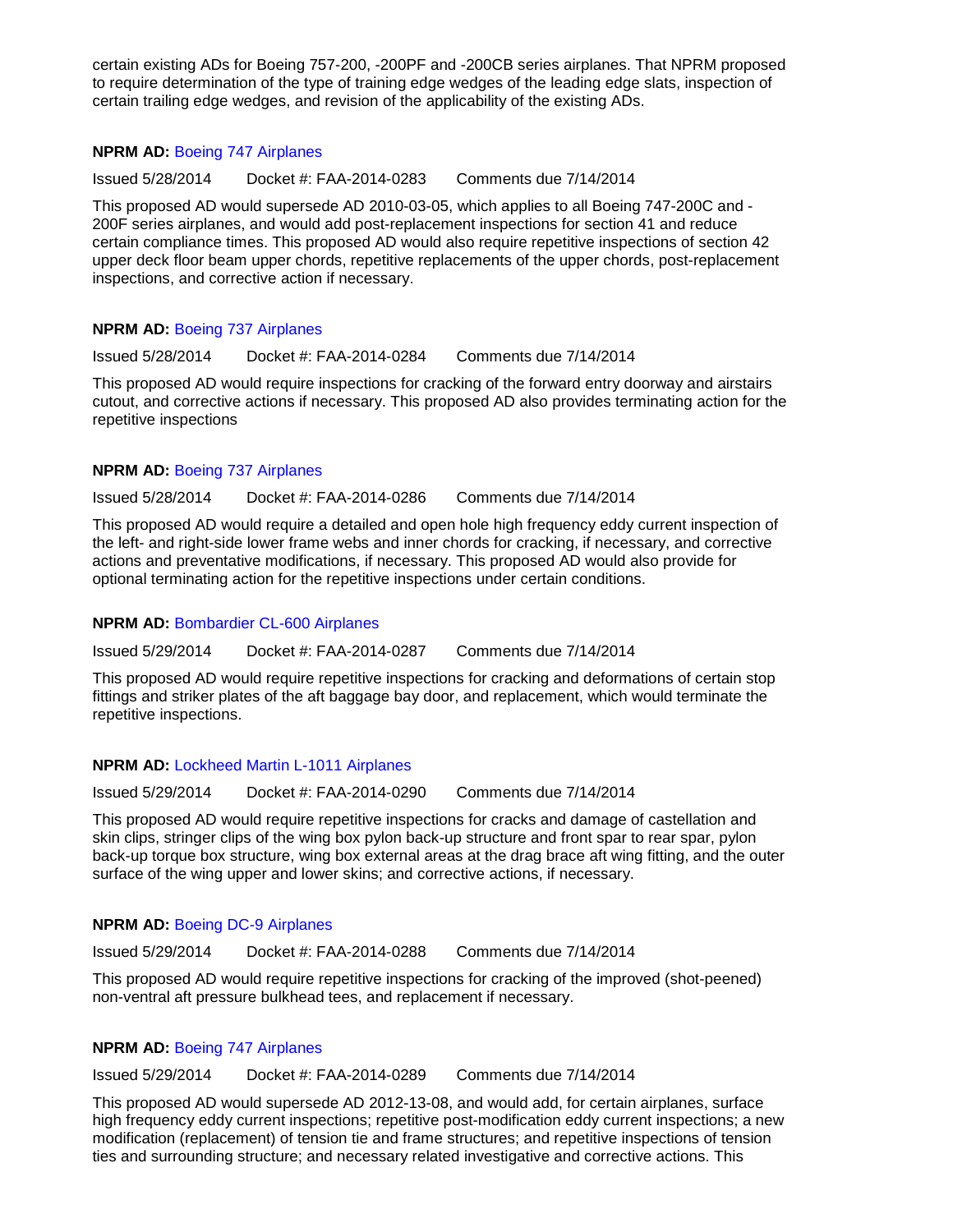proposed AD also reduces an inspection interval.

# **NPRM AD:** [Airbus A329 Airplanes](https://www.federalregister.gov/articles/2014/05/30/2014-12613/airworthiness-directives-airbus-airplanes)

Issued 5/30/2014 Docket #: FAA-2014-0291 Comments due 7/14/2014

This proposed airworthiness directive (AD) would supersede AD 2004-03-19 and would require, in addition to the requirements of AD 2004-03-19, modification by installing washers between the transition pick-up angle and the pin nuts and related investigative and corrective actions if necessary. This proposed AD would also add airplanes to the applicability.

# *Proposed Advisory Circulars*

**Proposed AC:** [Approval of Manufacturer's Required Training Programs](http://www.faa.gov/aircraft/draft_docs/afs_ac/)

Updated 5/14/2014 Reference #: Title 14 Part 43 - 135 Comments due 5/24/2014

This advisory circular (AC) provides information to organizations providing training in aircraft that contain a training requirement in the limitations section of the Airplane Flight Manual (Aircraft Flight Manual (AFM), Rotorcraft Flight Manual (RFM), etc.).

**Proposed AC:** [Laser Airworthiness installation Guidance](http://www.faa.gov/aircraft/draft_docs/media/AC20-Laser.pdf)

Issued 5/19/2014 Document #: AC 20-Laser Comments due 6/20/2014

This AC recommends one way to obtain Federal Aviation Administration airworthiness approval for the installation of aircraft mounted, non-required, infrared surveillance laser and light detection and ranging equipment.

# *Notices*

**Notice:** [AST Collection of Voluntary Lessons Learned from External Sources](https://www.federalregister.gov/articles/2014/05/02/2014-10147/agency-information-collection-activities-requests-for-comments-clearance-of-renewed-approval-of)

Issued 5/2/2014 Document #: 2014-10147 Comments due 7/1/2014

In accordance with the Paperwork Reduction Act of 1995, FAA invites public comments about our intention to request the Office of Management and Budget (OMB) approval to renew an information collection.

**Notice:** [Certification: Air Carriers and Commercial Operators](https://www.federalregister.gov/articles/2014/05/02/2014-10131/agency-information-collection-activities-requests-for-comments-clearance-of-renewed-approval-of)

Issued 5/2/2014 Document #: 2014-10131 Comments due 7/1/2014

In accordance with the Paperwork Reduction Act of 1995, FAA invites public comments about our intention to request the Office of Management and Budget (OMB) approval to renew an information collection.

**Notice:** [Commercial Air Tour Limitations in the Grand Canyon National Park Special Flight Rules](https://www.federalregister.gov/articles/2014/05/02/2014-10138/agency-information-collection-activities-requests-for-comments-clearance-of-renewed-approval-of)  [Area](https://www.federalregister.gov/articles/2014/05/02/2014-10138/agency-information-collection-activities-requests-for-comments-clearance-of-renewed-approval-of)

Issued 5/2/2014 Document #: 2014-10138 Comments due 7/1/2014

In accordance with the Paperwork Reduction Act of 1995, FAA invites public comments about our intention to request the Office of Management and Budget (OMB) approval to renew an information collection.

**Notice:** [Medical Standards and Certification](https://www.federalregister.gov/articles/2014/05/02/2014-10120/agency-information-collection-activities-requests-for-comments-clearance-of-renewed-approval-of)

Issued 5/2/2014 Document #: 2014-10120 Comments due 6/2/2014

In accordance with the Paperwork Reduction Act of 1995, FAA invites public comments about our intention to request the Office of Management and Budget (OMB) approval to renew an information collection.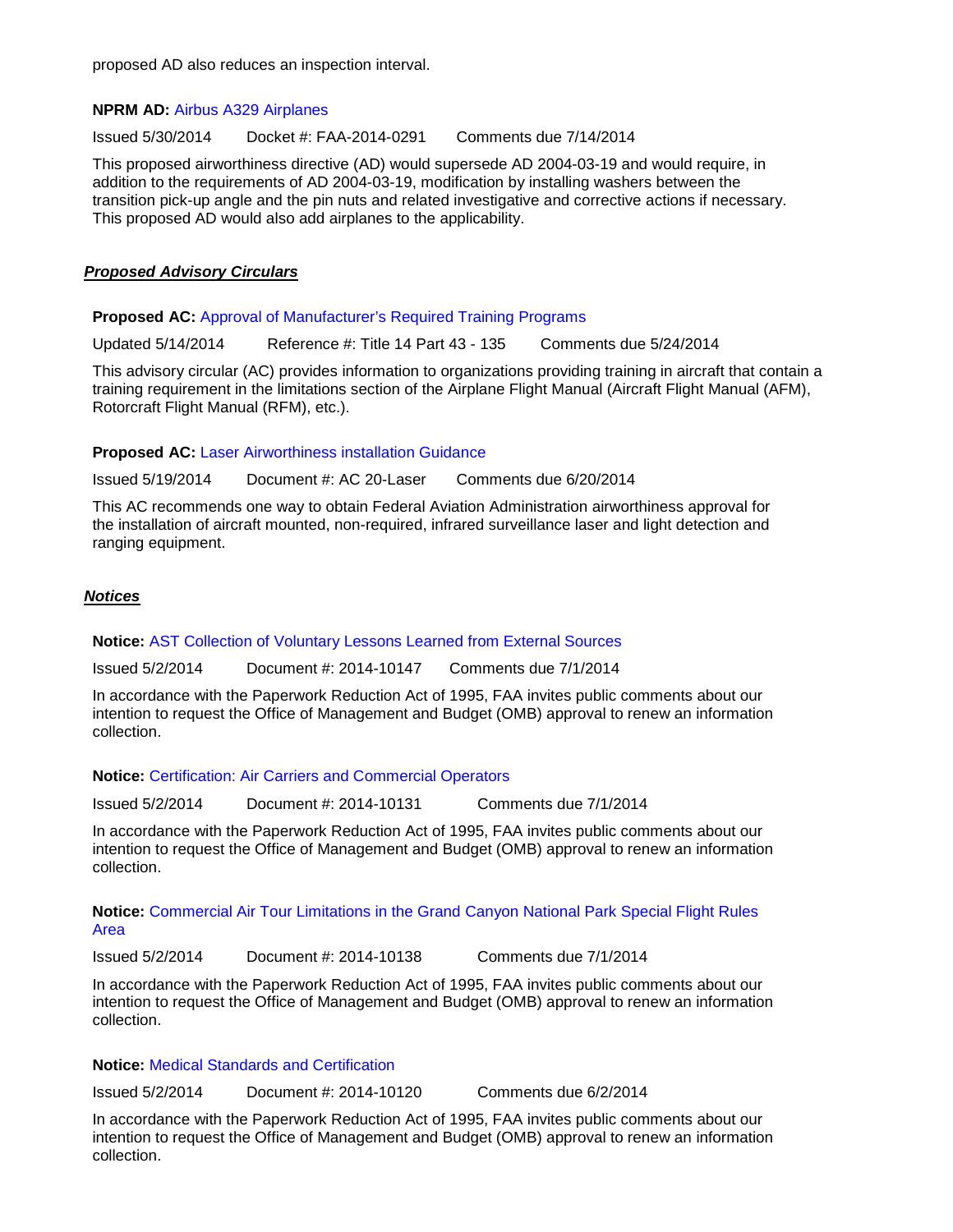**Notice:** [Mitsubishi MU-2B Series Airplane Special Training, Experience, and Operating Procedures](https://www.federalregister.gov/articles/2014/05/02/2014-10140/agency-information-collection-activities-requests-for-comments-clearance-of-renewed-approval-of)

Issued 5/2/2014 Document #: 2014-10140 Comments due 7/1/2014

In accordance with the Paperwork Reduction Act of 1995, FAA invites public comments about our intention to request the Office of Management and Budget (OMB) approval to renew an information collection.

**Notice:** [Office of Dispute Resolution Procedures for Protests and Contact Disputes](https://www.federalregister.gov/articles/2014/05/02/2014-10136/agency-information-collection-activities-requests-for-comments-clearance-of-renewed-approval-of)

Issued 5/2/2014 Document #: 2014-10136 Comments due 7/1/2014

In accordance with the Paperwork Reduction Act of 1995, FAA invites public comments about our intention to request the Office of Management and Budget (OMB) approval to renew an information collection.

**Notice:** [Notice of Intent To Rule on Request To Release Airport Property at the Piedmont Triad](https://www.federalregister.gov/articles/2014/05/02/2014-10101/notice-of-intent-to-rule-on-request-to-release-airport-property-at-the-piedmont-triad-international)  [International Airport, Greensboro, NC](https://www.federalregister.gov/articles/2014/05/02/2014-10101/notice-of-intent-to-rule-on-request-to-release-airport-property-at-the-piedmont-triad-international)

Issued 5/2/2014 Document #: 2014-10101 Comments due 6/2/2014

The Federal Aviation Administration is requesting public comment on the release of land at the Piedmont Triad International Airport, Greensboro, North Carolina.

**Notice:** [Petition for Exemption; Summary of Petition Received](https://www.federalregister.gov/articles/2014/05/02/2014-10056/petition-for-exemption-summary-of-petition-received)

Issued 5/2/2014 Document #: 2014-10056 Comments due 5/22/2014

This notice contains a summary of a petition seeking relief from specified requirements of 14 CFR.

**Notice:** [Agency Information Collection Activities: FAA Safety Briefing Readership Survey](https://www.federalregister.gov/articles/2014/05/12/2014-10837/agency-information-collection-activities-requests-for-comments-clearance-of-renewed-approval-of)

Issued 5/12/2014 Document #: 2014-10837 Comments due 7/11/2014

This document describes and solicits comments on a request to renew information collection activity concerning safety skills/practices that the FAA has submitted to the OMB.

**Notice:** [Notice of Intent to Rule on Application to Impose and Use the Revenue from a Passenger](https://www.federalregister.gov/articles/2014/05/13/2014-10954/notice-of-intent-to-rule-on-application-14-09-c-00-dca-to-impose-and-use-the-revenue-from-a)  [Facility Charge: Ronald Reagan Washington National Airport, Arlington, VA](https://www.federalregister.gov/articles/2014/05/13/2014-10954/notice-of-intent-to-rule-on-application-14-09-c-00-dca-to-impose-and-use-the-revenue-from-a)

Issued 5/13/2014 Document #: 2014-10954 Comments due 6/12/2014

The FAA proposes to rule and invites public comment on the application to impose and use the revenue from a PFC at Ronald Reagan Washington National Airport (DCA)

#### **Notice:** [Comment Request](https://www.federalregister.gov/articles/2014/05/16/2014-11286/comment-request)

Issued 5/16/2014 Document #: 2014-11286 Comments due 7/15/2014

The Bureau of Labor Statistics is seeking comments on the proposed new method for projecting occupational separations.

**Notice:** [Proposed Extension of Existing Collection; Comment Request](https://www.federalregister.gov/articles/2014/05/16/2014-11299/proposed-extension-of-existing-collection-comment-request)

Issued 5/16/2014 Document #: 2014-11299 Comments due 7/15/2014

Currently, the Office of Workers' Compensation Programs is soliciting comments concerning the proposed collection: Report of Changes that May Affect Your Black Lung Benefits (CM-929 and CM-929P).

**Notice:** [Opportunity for Public Comment on Release of Federally Obligated Property at DeKalb](https://www.federalregister.gov/articles/2014/05/19/2014-11106/notice-of-opportunity-for-public-comment-on-release-of-federally-obligated-property-at-dekalb)  [Peachtree Airport, Atlanta, Georgia](https://www.federalregister.gov/articles/2014/05/19/2014-11106/notice-of-opportunity-for-public-comment-on-release-of-federally-obligated-property-at-dekalb)

Issued 5/19/2014 Document #: 2014-11106 Comments due 6/18/2014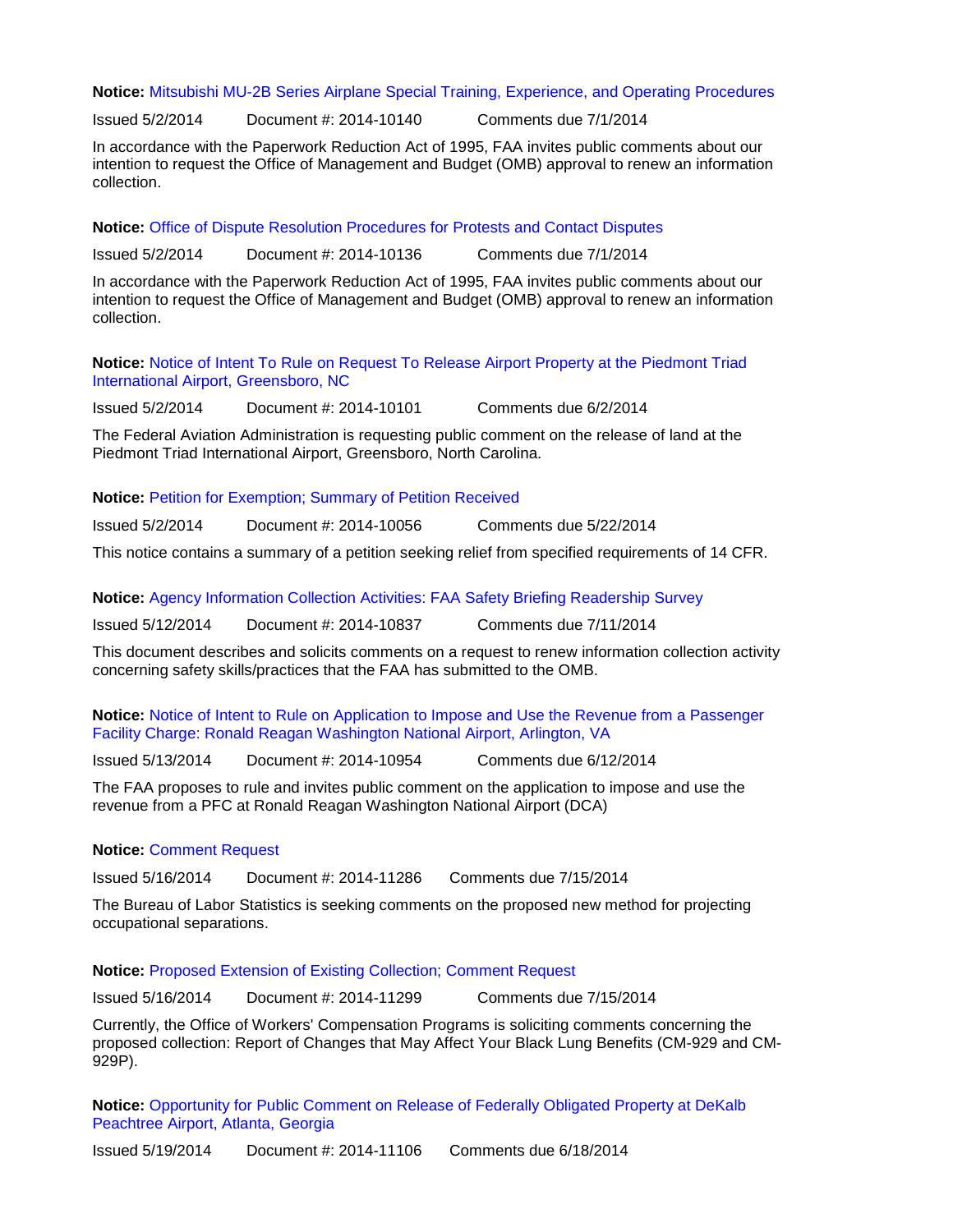This notice advises the public that the FAA is considering a request from DeKalb County to waive the requirement that a 28.879 acre parcel of federally obligated property, located at the DeKalb Peachtree Airport, be used for aeronautical purposes.

**Notice:** [Land Release for Canandaigua Airport \(D38\)](https://www.federalregister.gov/articles/2014/05/20/2014-11560/land-release-for-canandaigua-airport-d38)

Issued 5/20/2014 Document #: 2014-11560 Comments due 6/19/2014

This notice advises the public that the Federal Aviation Administration is requesting public comment on the Canandaigua Airport (D38), Canandaigua, New York, Notice of Proposed Release from Aeronautical Use of approximately 8.315 +/− acres of airport property, to allow for non-aeronautical development.

**Notice:** [Office of Commercial Space Transportation; Notice of Availability and Request for Comment](https://www.federalregister.gov/articles/2014/05/21/2014-11780/office-of-commercial-space-transportation-notice-of-availability-and-request-for-comment-on-the)  [on the Draft Environmental Assessment \(EA\) for Issuing an Experimental Permit to Space](https://www.federalregister.gov/articles/2014/05/21/2014-11780/office-of-commercial-space-transportation-notice-of-availability-and-request-for-comment-on-the)  [Exploration Technologies Corp. \(SpaceX\) for Operation of the DragonFly Vehicle at the McGregor](https://www.federalregister.gov/articles/2014/05/21/2014-11780/office-of-commercial-space-transportation-notice-of-availability-and-request-for-comment-on-the)  [Test Site, McGregor, Texas](https://www.federalregister.gov/articles/2014/05/21/2014-11780/office-of-commercial-space-transportation-notice-of-availability-and-request-for-comment-on-the)

Issued 5/21/2014 Document #: 2014-11780 Comments due 6/16/2014

This notice advises the public that the FAA is announcing the availability of and requesting comments on the Draft EA for Issuing an Experimental Permit to SpaceX for Operation of the DragonFly Vehicle at the McGregor Test Site, McGregor, Texas.

## **Notice:** [Petition for Exemption; Summary of Petition Received](https://www.federalregister.gov/articles/2014/05/22/2014-11827/petition-for-exemption-summary-of-petition-received)

Issued 5/22/2014 Document #: 2014-11827 Comments due 6/11/2014

This notice contains a summary of the Boeing Company's petition seeking relief from specified requirements of 14 CFR § 26.21(b)(2)(ii).

## **Notice:** [Petition for Exemption; Summary of Petition Received](https://www.federalregister.gov/articles/2014/05/22/2014-11828/petition-for-exemption-summary-of-petition-received)

Issued 5/22/2014 Document #: 2014-11828 Comments due 6/11/2014

This notice contains a summary of Embraer's petition seeking relief from specified requirements of 14 CFR § 25.813(e).

#### **Notice:** [Public Notice for Waiver of Aeronautical Land-Use Assurance](https://www.federalregister.gov/articles/2014/05/22/2014-11857/public-notice-for-waiver-of-aeronautical-land-use-assurance)

Issued 5/22/2014 Document #: 2014-11857 Comments due 6/23/2014

This notice advises the public that the FAA is considering a proposal to change 3.1 acres of airport land from aeronautical use to non-aeronautical use and to authorize the sale of airport property located at Freeman Municipal Airport, Seymour, Indiana.

# **Notice:** [Waiver With Respect to Land at Richmond International Airport, Richmond, Virginia](https://www.federalregister.gov/articles/2014/05/23/2014-11982/notice-before-waiver-with-respect-to-land-at-richmond-international-airport-richmond-virginia)

Issued 5/23/2014 Document #: 2014-11982 Comments due 6/23/2014

The FAA is publishing notice of proposed release of 1.318 acres of land at the Richmond International Airport, Richmond, Virginia to the Henrico County for construction of the widening of Charles City Road.

#### **Notice:** [Petition for Exemption; Summary of Petition Received: Bombardier Aerospace](https://www.federalregister.gov/articles/2014/05/28/2014-12217/petition-for-exemption-summary-of-petition-received)

Issued 5/28/2014 Document #: 2014-12217 Comments due 6/17/2014

This notice contains a summary of a petition seeking relief from specified requirements of Title 14, Code of Federal Regulations.

**Notice:** [Petition for Exemption; Summary of Petition Received: Seaborne Virgin Islands, Inc.](https://www.federalregister.gov/articles/2014/05/28/2014-12216/petition-for-exemption-summary-of-petition-received)